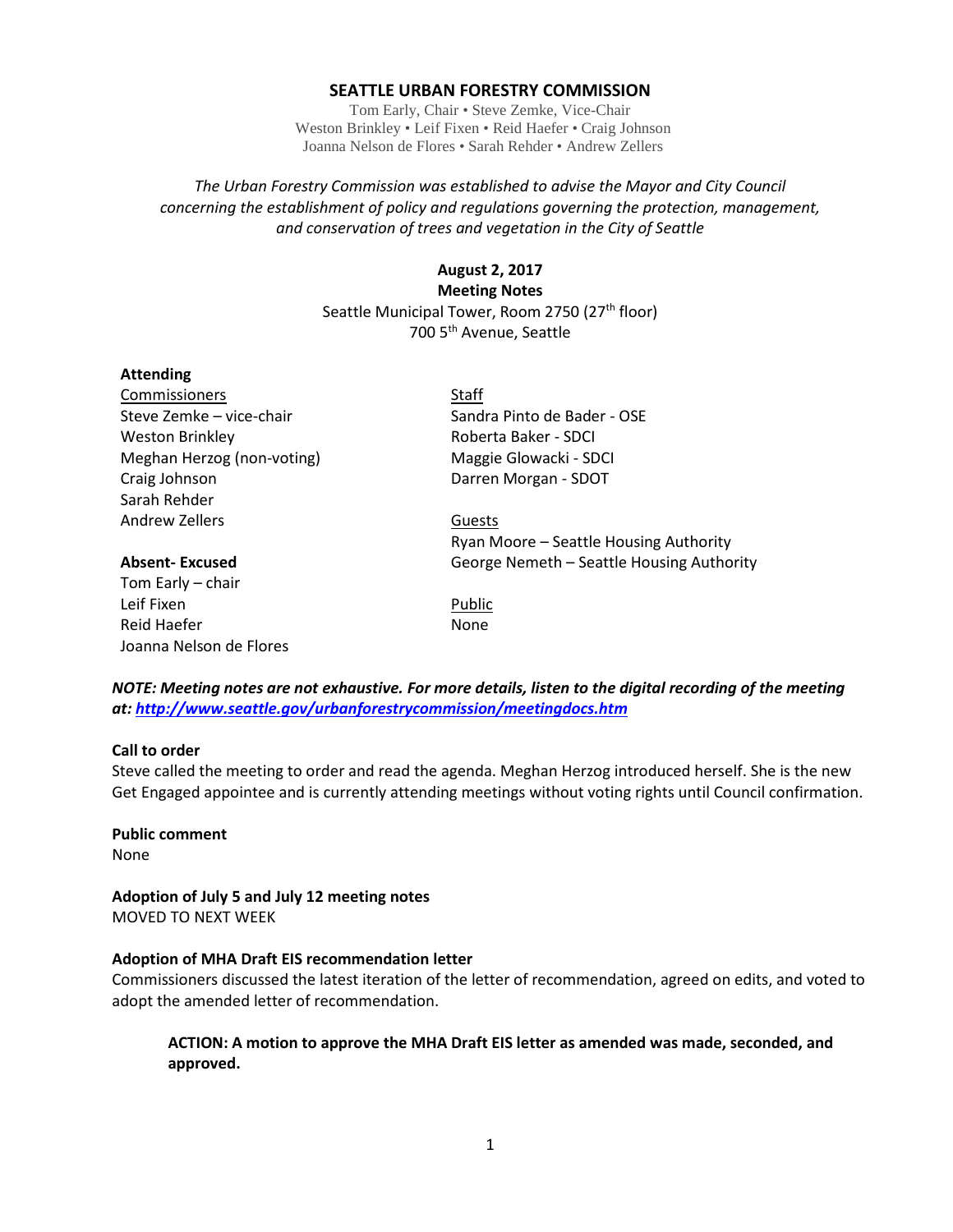# **Yesler Terrace Redevelopment Project – Ryan Moore and George Nemeth (Seattle Housing Authority)**

Ryan and George provided background on SHA's role and other projects they've worked on.

SHA develops, manages, and maintains rental housing. They currently own and operate over 8,000 units.

The majority of residents they serve are the poorest in the city.

561 units was the original count at Yesler Terrace. They are developing up to 5,000 units. They are replacing all 561 units in the Yesler neighborhood for the low-income residents. They cover those income levels before moving into the private development of market units.

Progress to date:

- More than 50% (298 units) of replacement housing complete/under construction
- 100 units of 60% Area Median Income (AMI) housing complete
- Over 1,000 units of market rate housing and 380 units of 80% housing complete or in development
- Roads, parks, and utilities substantially complete or in progress.

UFC question/comment: do you keep track of how many people that were displaced are coming back? Response: that is all part of their reporting requirements and can provide the details.

SHA is keeping 25% and is selling 75% in order to finance affordable housing and dedicating parts for public space. The East of Boren parcel was added later. So, in some ways it's related and in other it's not. They also own property to the East of the development. While they were planning the redevelopment, the streetcar came into being and goes right through the property affecting street trees.

A constraint is Harborview's heliport. They needed to make sure they could maintain their access. This affects the ability to build higher buildings in the area affected by the heliport.

UFC question/comment: is SHA related to the City?

Response: Their board is appointed by the Mayor. Charter and authorization comes from the Federal Government.

The development program for the preferred alternative is:

Housing: up to 5,000 units – 4,300,000 sq. ft.

- Replace 561 extremely low-income units (<30% AMI)
- Add 290 very low-income units (<60% AMI)
- Add 850 low-income/workforce units (<80% AMI)
- Add up to 3,300 market-rate units

Office: 900,000sf

Neighborhood scale retail: 88,000 sf.

They entered into several agreements that required City Council approval:

- Land use code amendments
- Planned Action Ordinance
- Street vacation & rededication
- Cooperative Agreement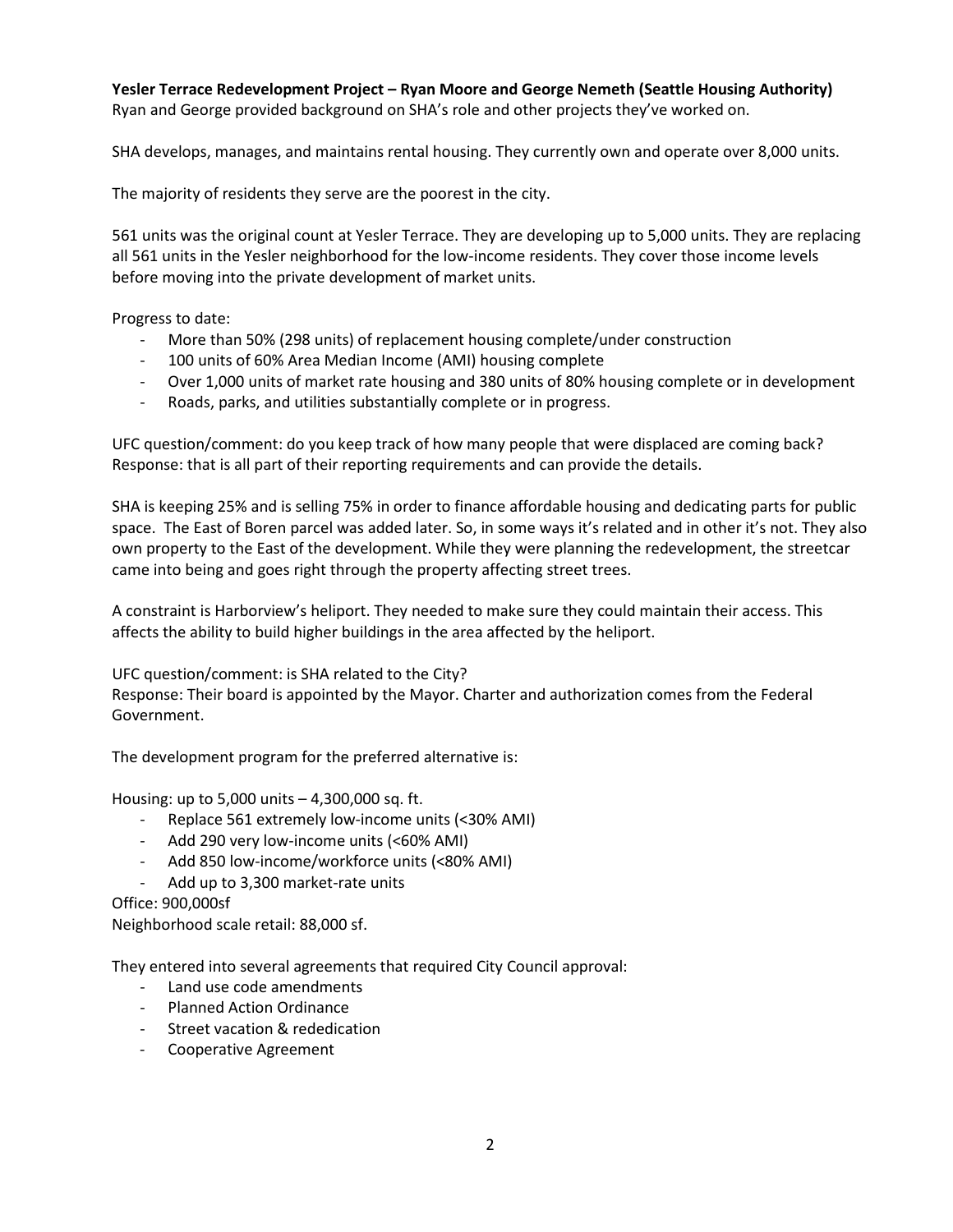There are several pocket parks and a neighborhood park. There will be a P-patch and community gardens. The project is committed to providing one acre of P-patch and allow up to 7,000 sf of community garden in WSDOT right-of-way.

UFC question/comment: have you looked at the traffic pollution impact for what they grow? Response: yes, they have done a lot of research around that. They have done soil testing. They are going to be looking at areas around pocket-parks to include more P-Patches.

UFC question/comment: what's the lease with WSDOT?

Response: They offered to lease it to them for \$100K/year. They responded that the location is currently a nuisance and are negotiating different terms. Offered to manage the land for them at no cost.

UFC question/comment: planting trees along the highway would help improve the air pollution impacts, especially evergreens.

Response: that's an opportunity and are looking for input/help from the UFC.

Planned Action Ordinance (PAO)

- State planning tool for large, phased development
- Single, comprehensive EIS covers the entire "planned action:
- Considers impacts cumulatively
- Intended to streamline process for qualifying projects
- Establishes mitigation requirements

When they completed the EIS they entered the Planned Action Ordinance in order to move projects forward without needing individual EISs. Tree preservation was part of this Planned action ordinance.

#### PAO: Tree Preservation

- Previous/Existing conditions: high canopy cover
- Many exceptional or valuable trees identified  $(40+)$ , but many damaged or in poor health
- Planned Action Ordinance categorized trees as:
	- o Tier 1 (similar to Exceptional classification, 31 total), or
	- o Tier 2 (likely candidates for removal/low preservation value, 346)
	- o Replaced at either 1:1 (Tier 2) or 1:10 (Tier 1)
	- o Each replacement tree shall be of a size and species determined by SDCI to have a canopy cover potential at least equal to the tree that was removed.

Ryan shared a table with the Tree Inventory status. They have done a good job with the replacement requirements on parcels that have already been developed. A tier 1 tree was removed by SDOT and SCL due to Dutch Elm disease.

SDCI is reviewing what trees were in existence and what trees are currently there in terms of canopy cover. Would like to have director's rule to clarify the methodology. They are going to be more exact about measuring trees before they come down. They are starting to get a handle on those types of issues

UFC question/comment: canopy is usually measured as area and the UFC believes volume should be the measurement instead. Radius, time radius, times pie = sq. ft.

Question for the Commission:

- 1. How to measure canopy?
	- a. Sitewide or tree by tree?